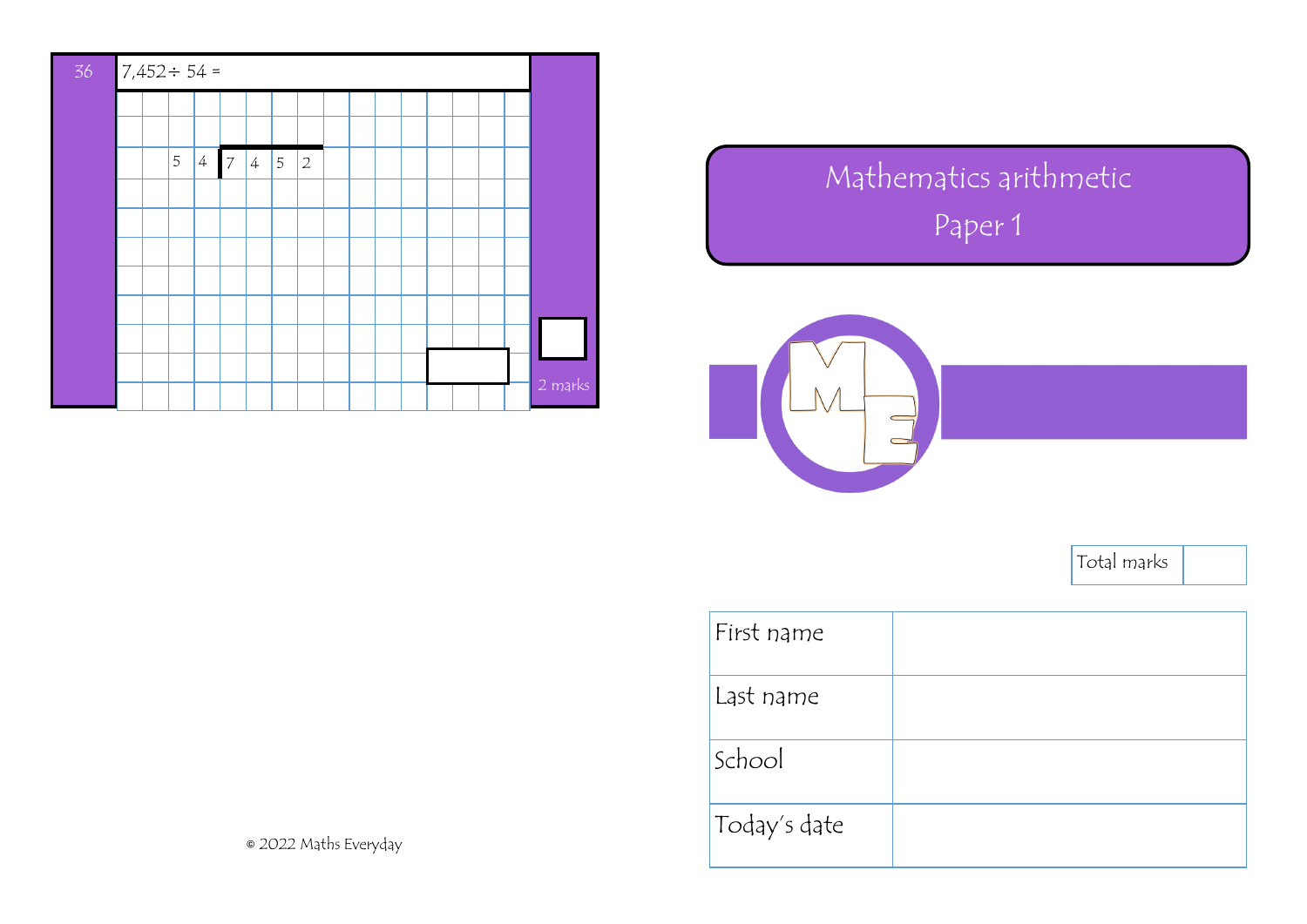## Instructions

You may not use a calculator to answer any questions in this test. You have 30 minutes to answer all questions in this test. Put your answer in the box for each question.

All answers need to be given as a single value. Questions of common fractions or mixed numbers need to be given as the same answer.

If you cannot answer a question, move onto the next and come back to it if you have time.

If you finish before the end of the test, check your work.

The number next to each box tells you the number of marks available for each question.

Long multiplication and division questions are worth a maximum of two marks - both marks will be awarded for a correct answer, one mark could be given for showing an effective, formal method.

All of the other questions are worth a total of one mark. Good luck.



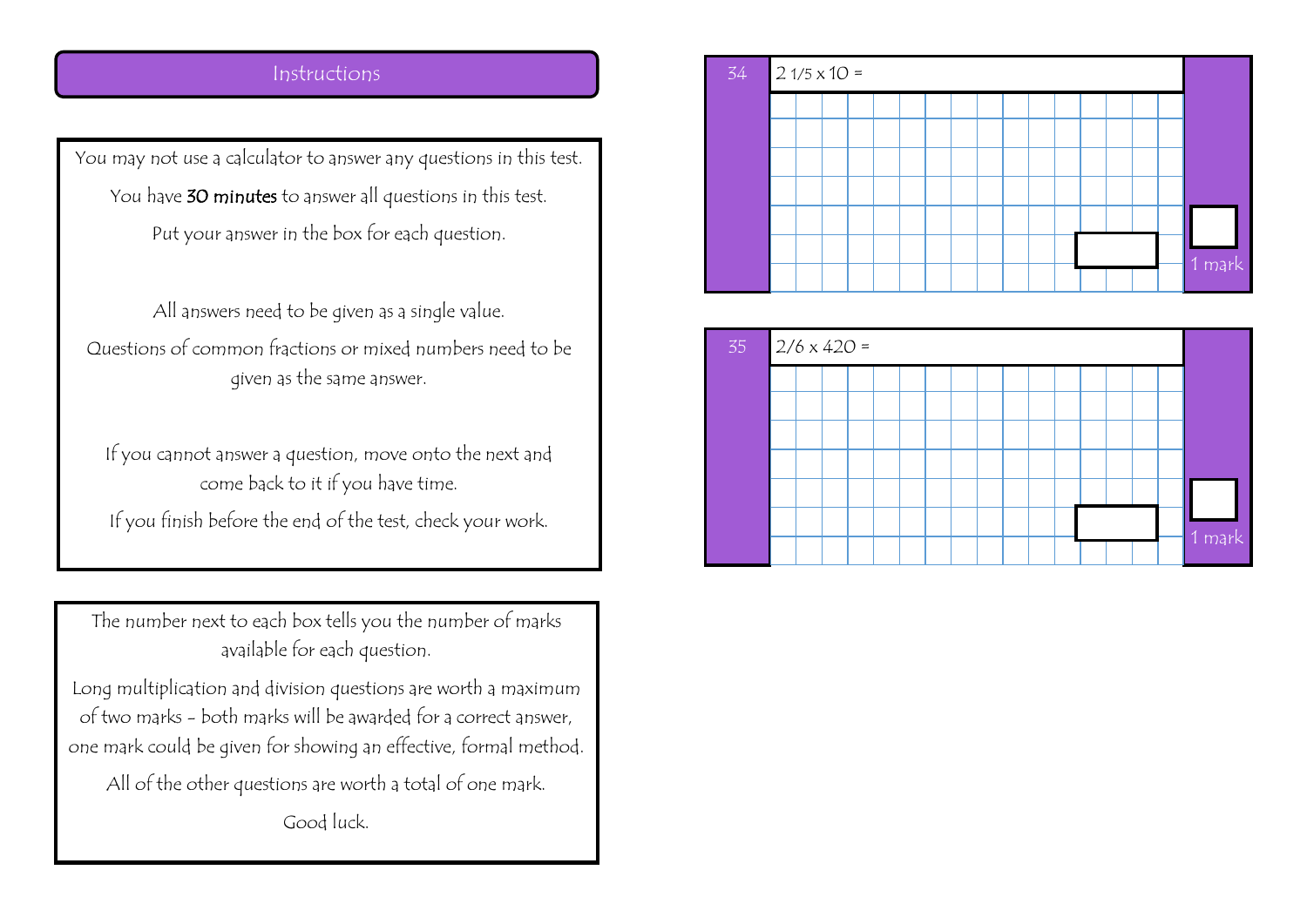









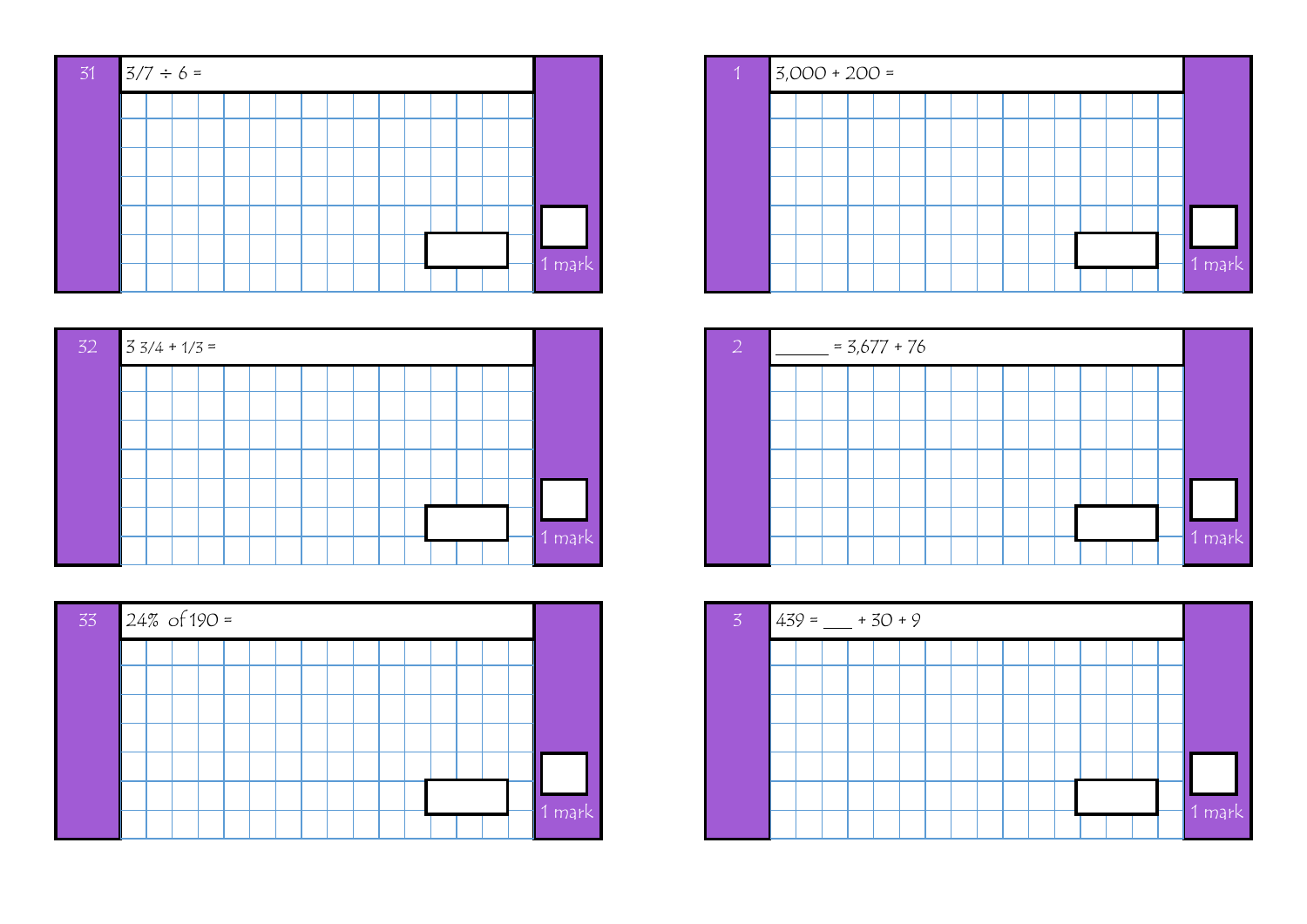







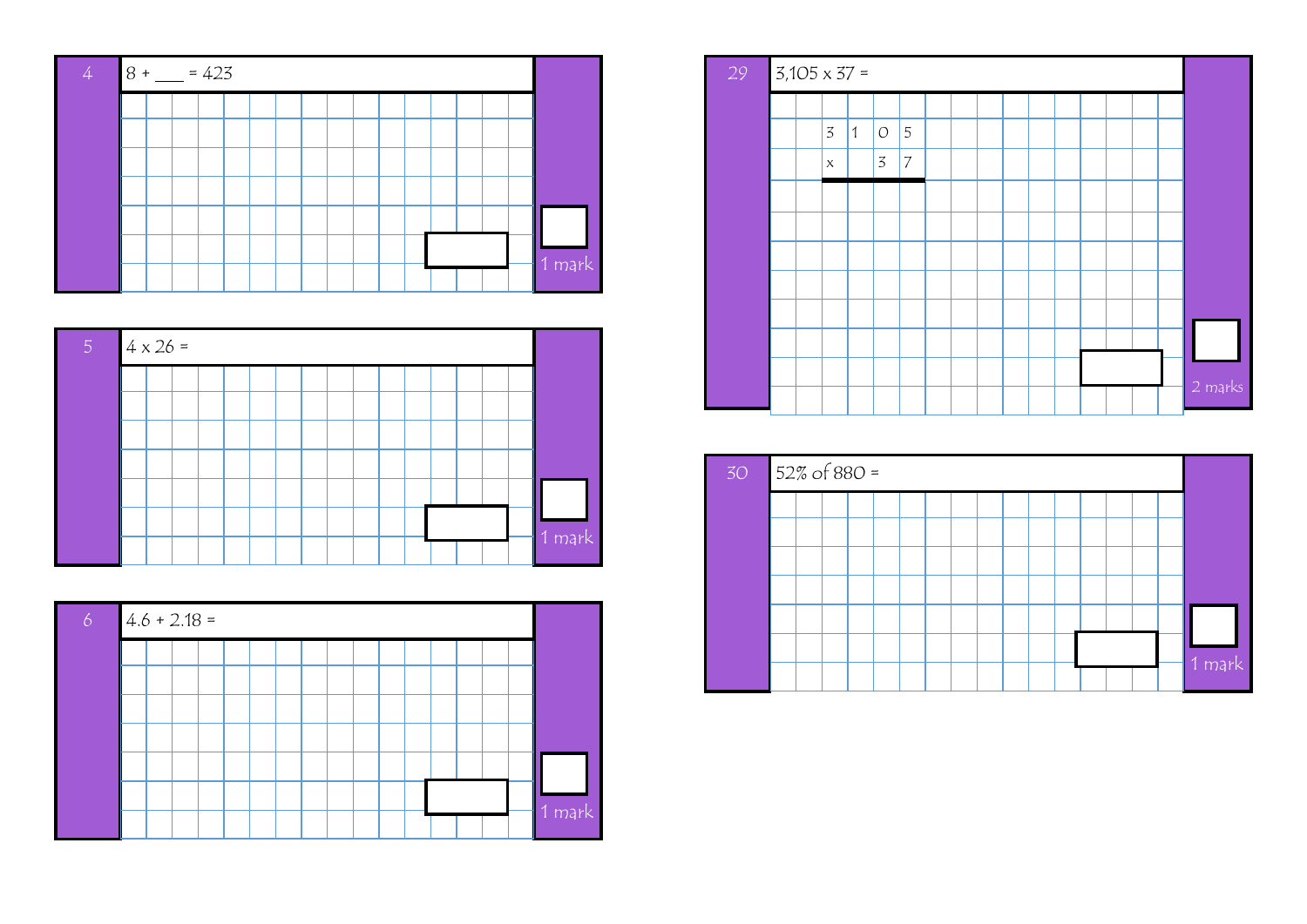







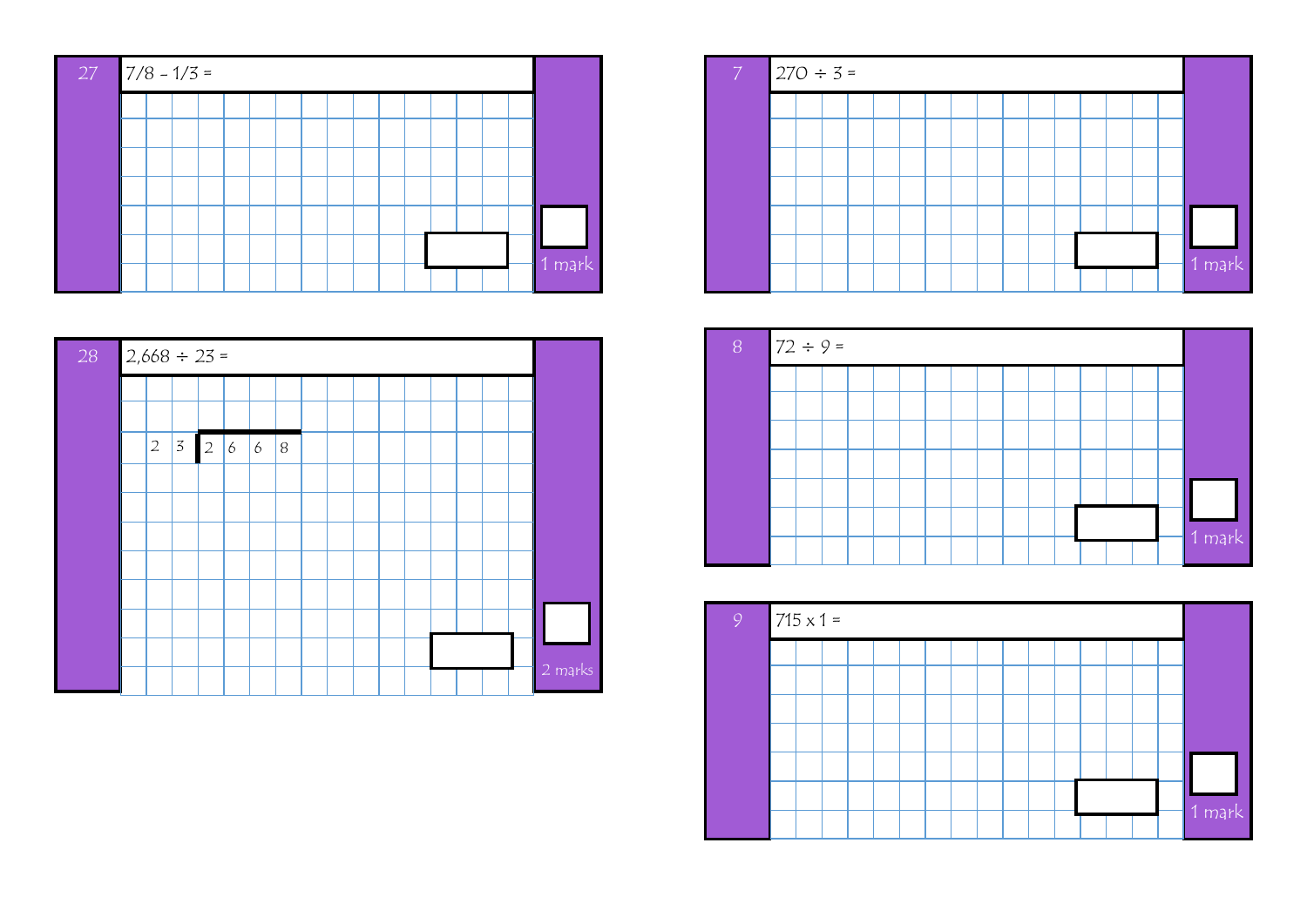







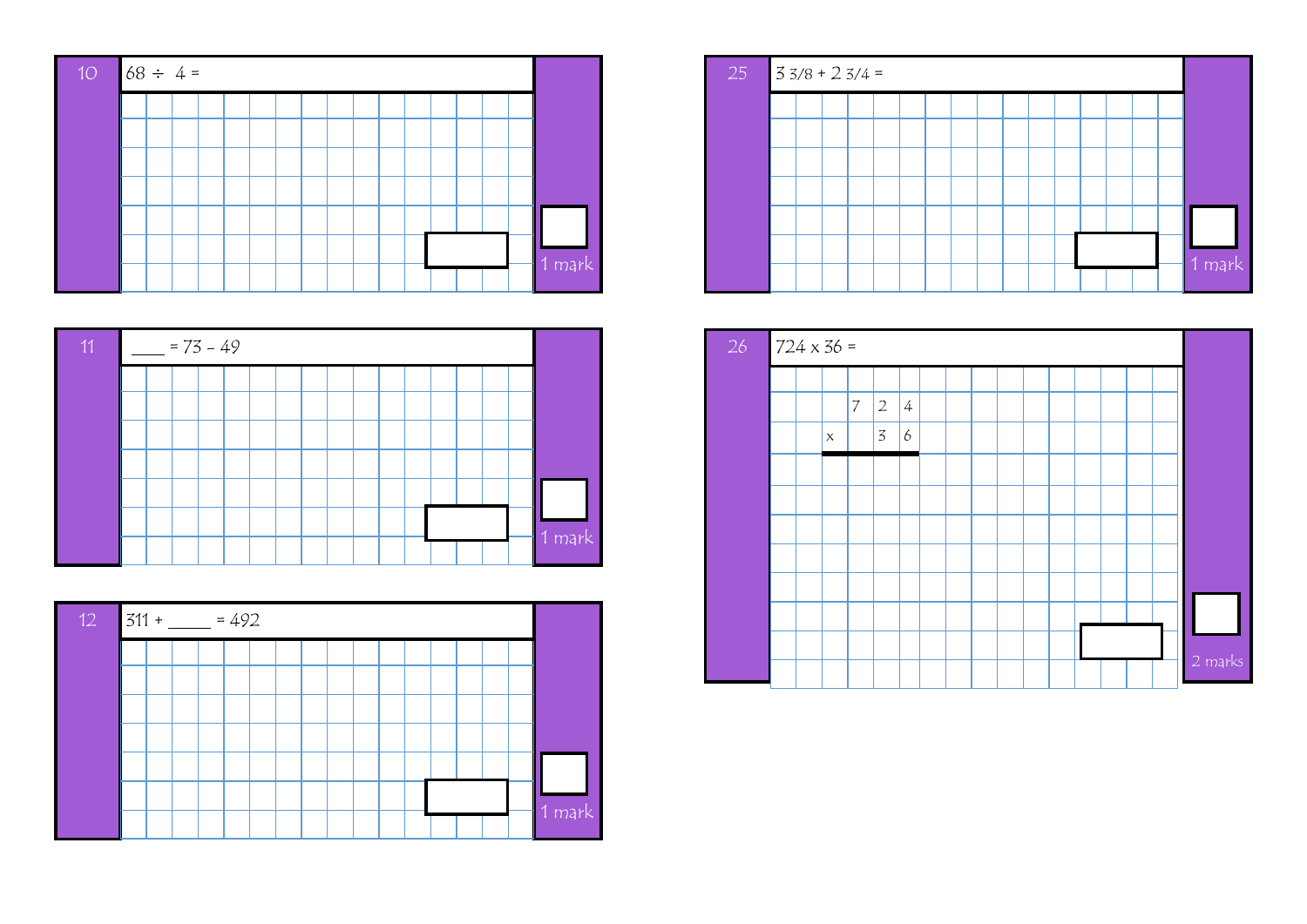